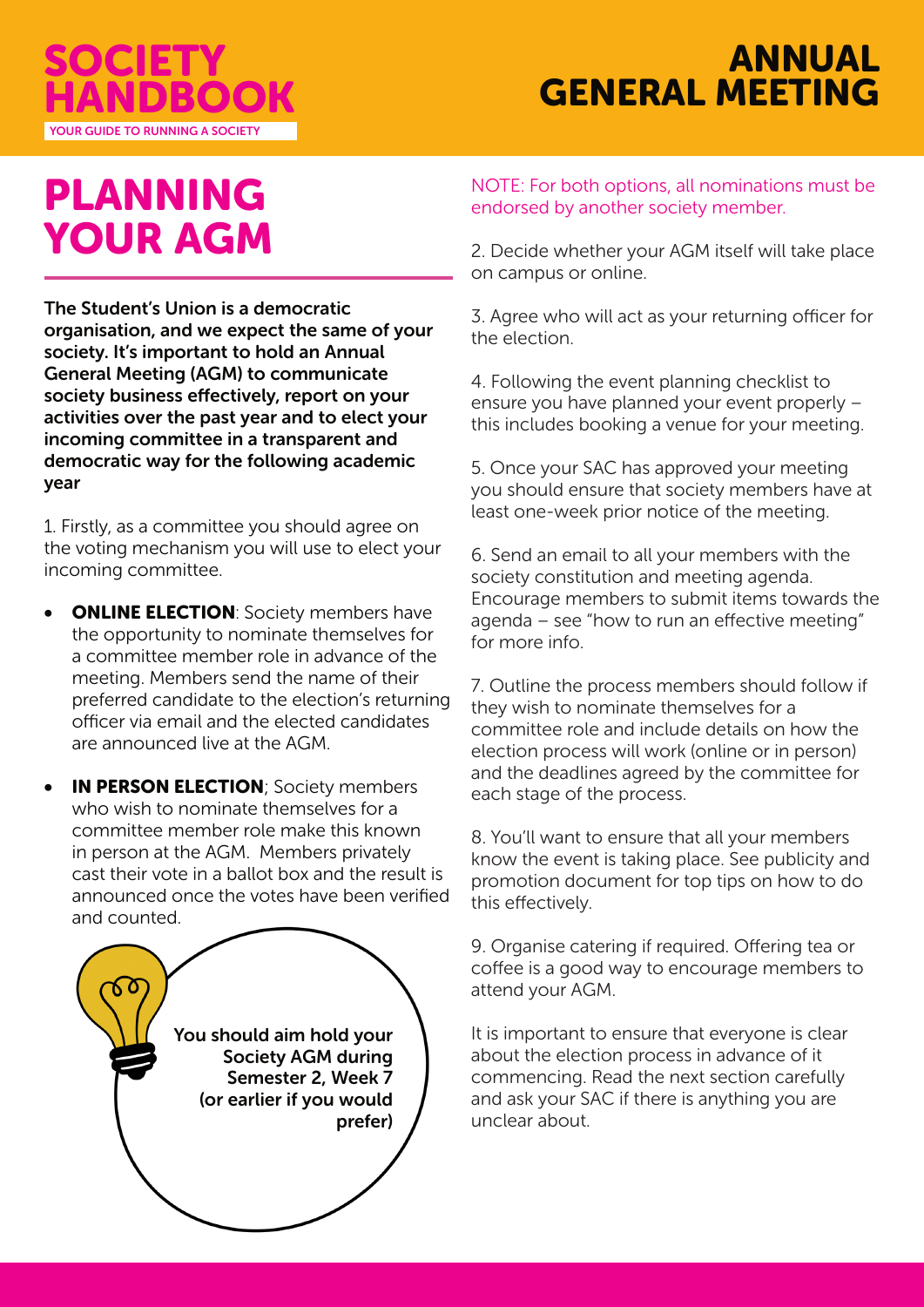### If you have chosen an ONLINE ELECTION:

- Members who wish to put themselves forward for a committee role should email a short manifesto to the returning officer and should accompany the email with an endorsement from another society member.
- The returning officer announces the candidates for each committee role by emailing the nominations and manifestos to members at least 2 days prior to the AGM.
- Members should return by email the name(s) of the candidate they want to vote for (one vote per committee member role) before 12pm on day of AGM. Votes received after the cut off point will not be included.
- If there is only one candidate running for a particular role, members are advised to vote Yes/No or Reopen Nominations (RON).
- Prior to the meeting the returning officer will count the votes cast for each candidate.
- At the AGM, the returning officer will announce the number of votes received for each candidate and declare the winner.
- If the result is a tie, the returning officer will make arrangements to start the process again and continue until a majority is received.
- This process should be repeated for each committee role.

#### If you have chosen an IN PERSON ELECTION:

- Request nominations or announce any nominations made in advance of the meeting for each of the committee roles as detailed in your constitution.
- Each nomination requires another member to endorse the nomination before going to vote. This endorsement can be made verbally.
- Give each candidate a minute to state their case as to why members should vote for them.
- Each position should be voted on separately. Give each member a ballot paper to cast their vote. If there are members attending via video chat, allow them 10 minutes to email their vote to the returning officer).
- The returning officer should count the votes for each position. The individual with the highest number of votes received is deemed to be elected.
- If there is only one person in the running for a particular role, members can vote Yes, No or Reopen Nominations (RON).
- If the result is a tie, the vote should be carried out again until a majority is achieved.
- This process should be repeated for each committee role.

#### IMPORTANT

You'll want to hand over your society to a new committee happy to build on your successes next academic year! Talk to society members who you think might be interested in becoming a committee member and encourage them to put themselves forward.

It is the responsibility of the returning officer (usually the outgoing chairperson) to conduct an election in accordance with the UUSU guidelines.

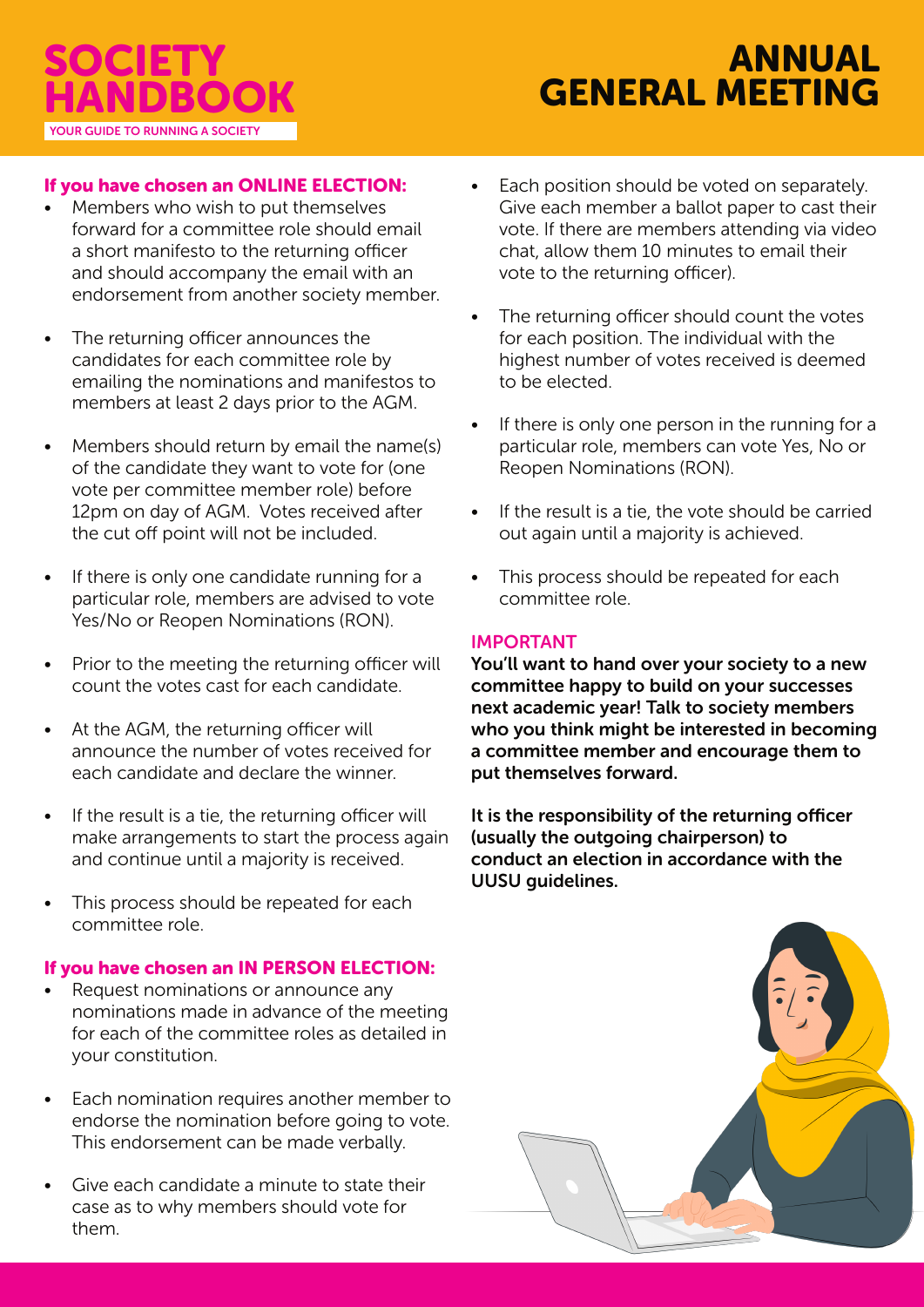



# HOW TO RUN YOUR AGM

The meeting chair should open the meeting and welcome everyone . The society secretary should take minutes of the meeting for your records including a list of those in attendance. If you are hosting your AGM online, with the permission of the attendees you can record the meeting.

-

#### OVERVIEW OF THE YEAR'S ACTIVITIES

The society chairperson should give a brief overview of society activities and successes which have been enjoyed in the past year. They should also provide an update on the total membership of the society. The society treasurer may wish to give an update on how much funding was received from UUSU and how this was spent, as well as an update on what funds remain in the society account.

#### CONSTITUTIONAL REVIEW

You can propose to change and vote on any aspect of your constitution, i.e.. name of socie ty, aims and objectives, number of committee members etc.

\*\*Let your Student Activities Coordinator know of any changes so it can be approved at societies management committee\*\*

How to make changes to constitution:

- Address any issues
- Request proposals from the floor for any amendments to the constitution